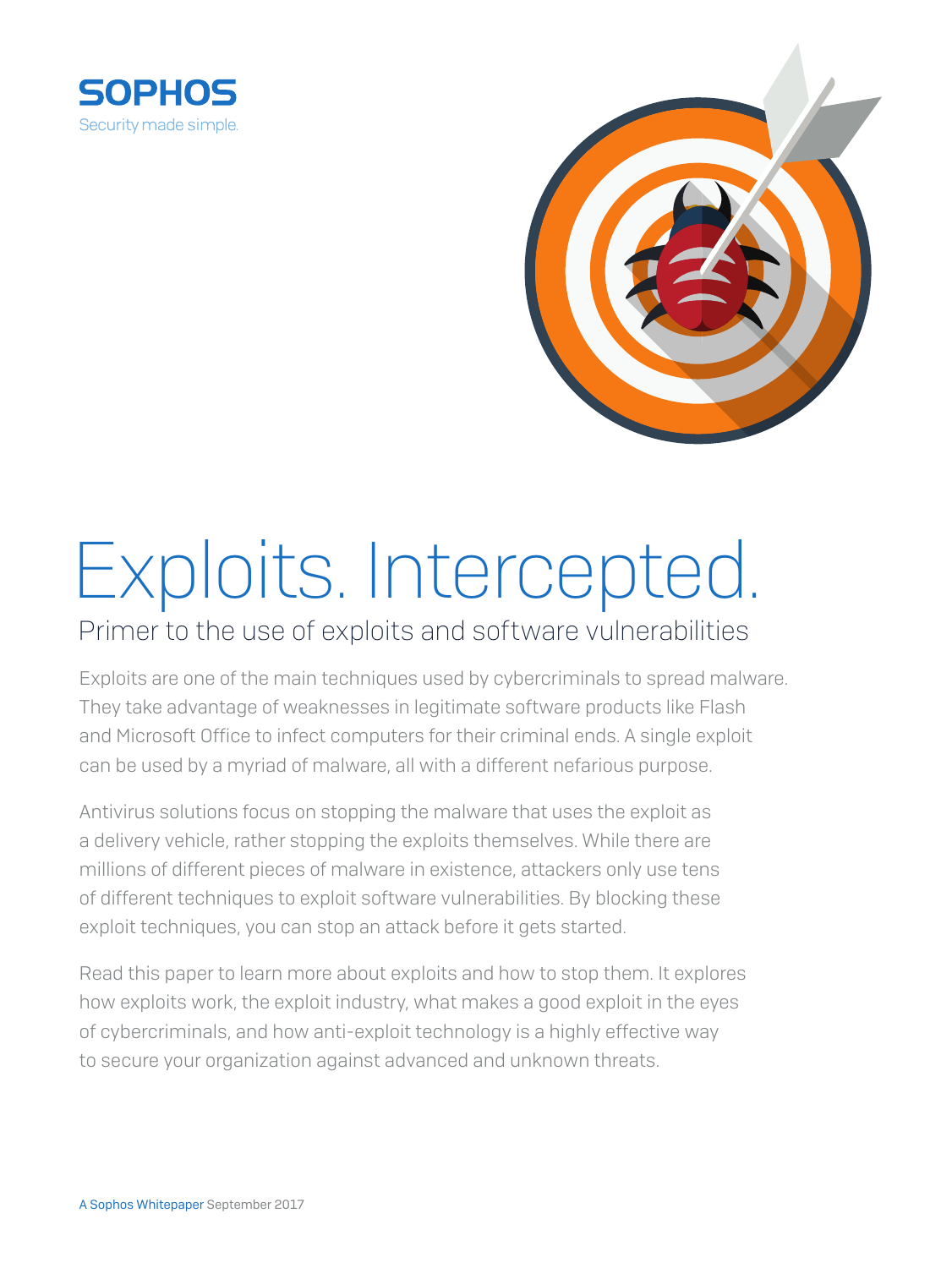# Exploits and exploit kits

#### **Exploits**

Most cyberattacks involve criminals exploiting some sort of security weakness. That weakness could be down to a poorly chosen password, a user who falls for a fake login link, or an attachment that someone opened without thinking – or even just browsing to an infected delivery site and not clicking on anything. The attacks are sophisticated and even the most cautious user is vulnerable to advanced attacks. However, in the field of computer security, the word exploit has a specific meaning: an **exploit** is a way of abusing a software bug to make a system behave the way an attacker intends.

Software bugs that can be exploited in this way are known as **vulnerabilities**, for obvious reasons, and can take many forms. For example, a home router might have a password page with a secret "backdoor code" that a crook can use to log in, even if you deliberately set the official password to something unique. Or a software product that you use might have a bug that causes it to crash if you feed it unexpected input such as a super-long username or an unusually-sized image.

Many software bugs cause errors that are annoying but can be detected and handled safely by the operating system. A vulnerability, however, is a bug that can be orchestrated or controlled so that it does something unauthorized and insecure as the program crashes, before the operating system can intervene and protect you.

When attackers exploit a vulnerability of this sort, they usually do so by tricking one of the applications you are using, such as your browser or word processor, into running a small program or program fragment that was sent in from outside. By using what's called a Remote Code Execution exploit, or RCE for short, an attacker can bypass any security popups or "are you sure?" dialogue, preventing you from stopping it.

Zero-day exploits are where the hackers take advantage of a vulnerability which is not yet public knowledge and for which no patch is currently available.

As exploits take advantage of often-unknown weaknesses in legitimate software it is often hard to avoid them, even when following best security practices.

### Exploit kits

An **exploit kit** is a pre-packaged toolkit of malicious web pages or software that crooks can buy license, or lease for the purpose of distributing malware. In other words, if you have some shiny new malware – ransomware, perhaps, or a trojan, or a password stealer – you can use an exploit kit to deliver that malware to unsuspecting victims.

Instead of figuring out how to booby-trap their own web pages so that visitors end up infected, hackers rely on pre-prepared attack code in an exploit kit to try out a series of known security holes in the hope that one will succeed.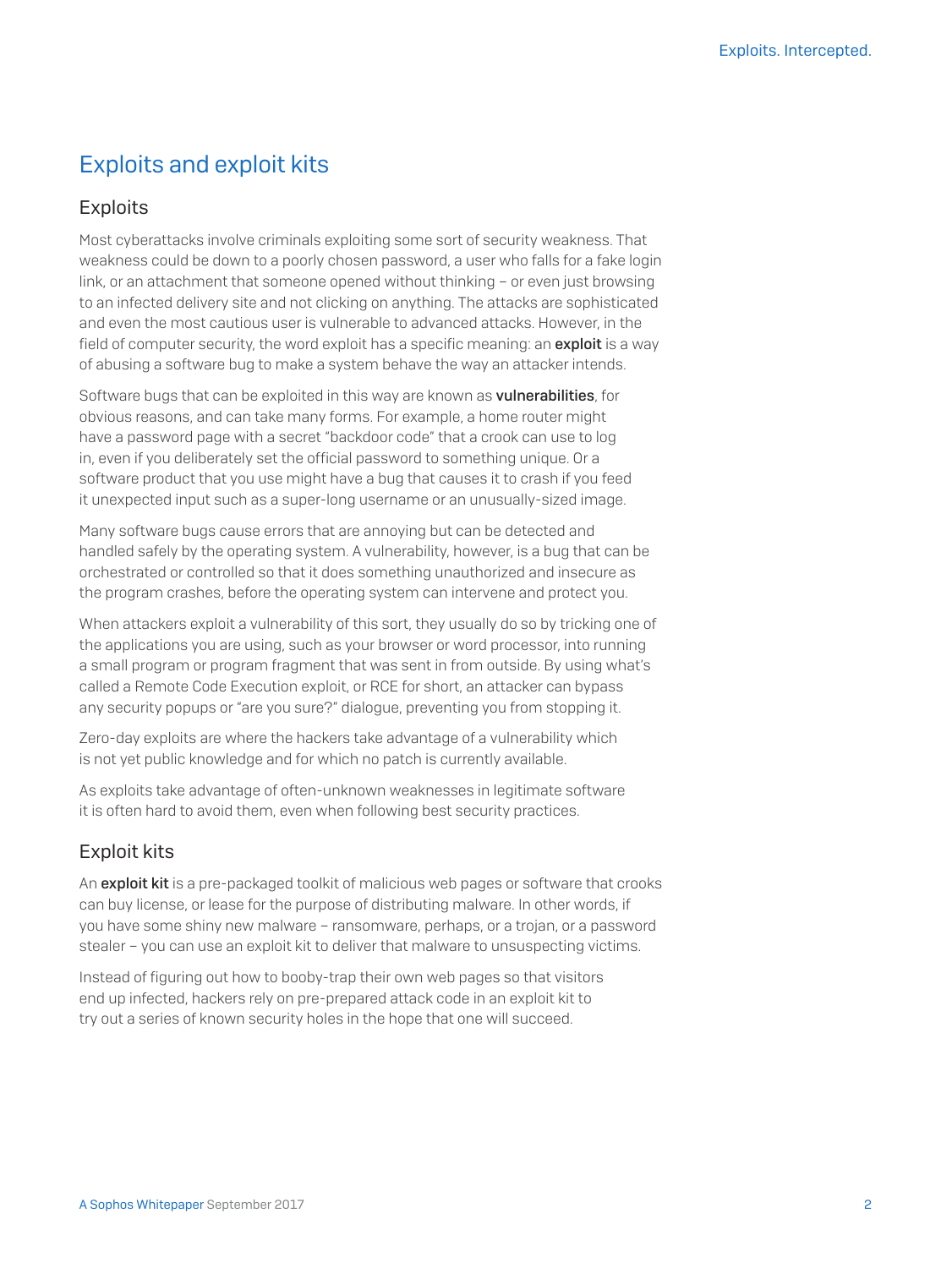An exploit kit is usually delivered into a potential victim's browser in the form of convoluted and hard to follow JavaScript. It automatically tries out a series of attacks – typically in the most likely sequence – until one of them works or they've all failed. Something like this:



The same exploit kit can be used to deliver multiple different malware samples, and the same malware sample can be delivered by one or more different exploit kits.

```
<script>var wgncynhankfhte=(1194000100<780281714?"ie":"rv:1");
var gjxtcjftwwxi=(1149318224+131959385<1122077856+259936926?"gjx":"dk");
var fntzefklgaqvsjy=(1577258313>1944482977?"w":"r");
var wmjsvibonuq=(1293847248>1687638986?"rtr":"\x72\x65\x74\x75\x72\x6e");
wgnctvnankfhte+=(151554506+472333707>363202458?"\x31":"\x68\x74");
var ixgjdotdmfrbi=(160750077+525999200>1876280?"\x5b\x5d":"\x74");
var gfanlterj=(2103263286>2143916270?"czr":"ret");
var wqkbimsjzmmaf=(968162729<189979742?"\x6b":"wq");
var rggshjhsixeofuo=(115809819+1034707353<1078015506+108580141?"\x72":"c");
fntzefklgasjy+=(77641620+817194218<1256743977+344513278?"\x65\x74":"\x71\x6f");
             Convoluted JavaScript code from an Angler exploit kit web page
```
In addition to exploit kits that take advantage of web delivery, a number of similar exploit kits are available for email and phishing campaigns where the attacker sends an attachment to unsuspecting users in the hopes they open the attachment, install the exploit kit, or even just display the images in the email. There are myriad delivery mechanisms and the unsuspecting victims can do little to prevent the most sophisticated attacks other than unplugging their computer, taking the battery out of their phone, and walking away.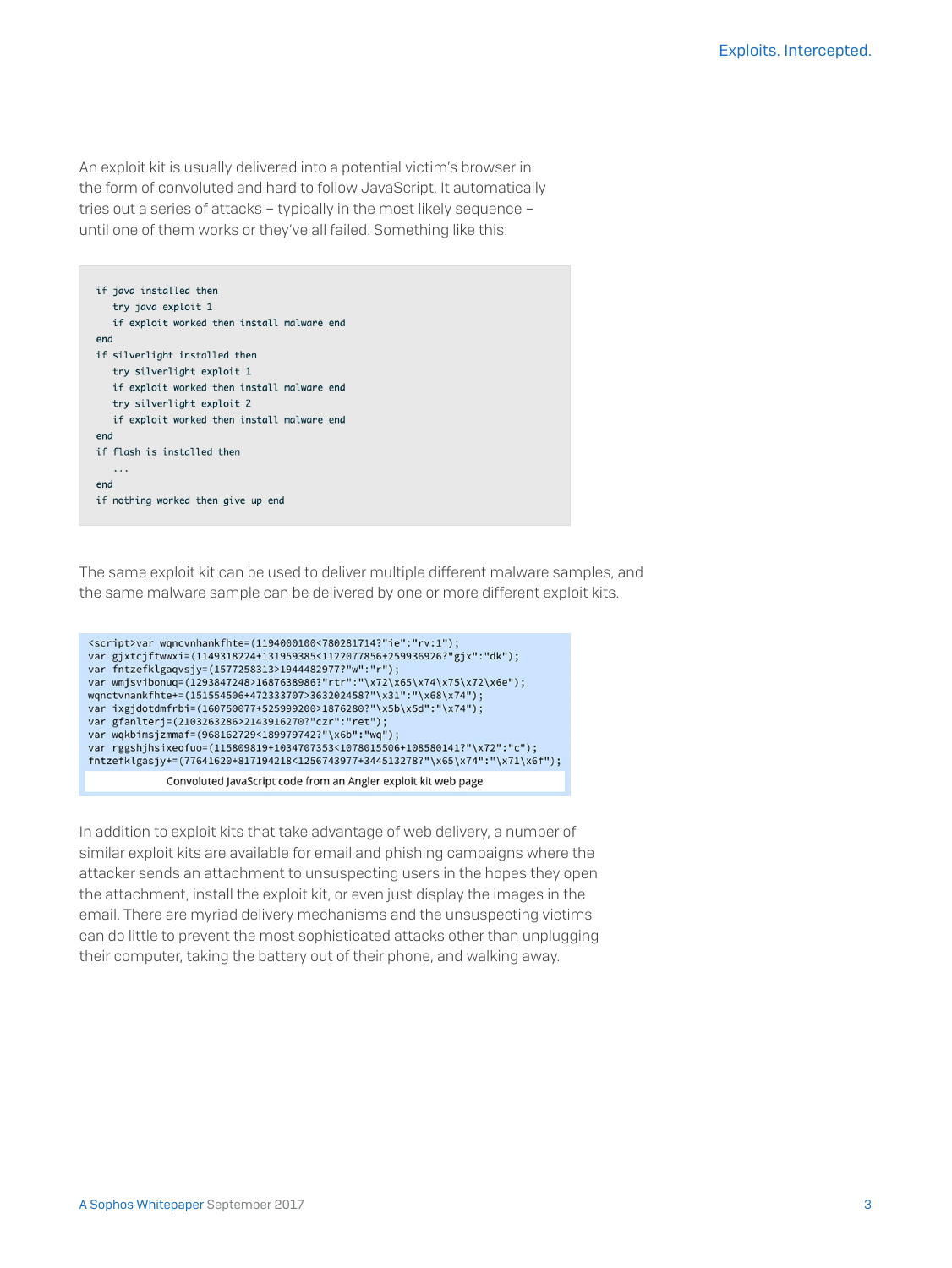# The exploit industry

Thanks to exploit kits, malware authors don't need to worry about how to find bugs in Java, or Silverlight, or Flash; how to build those bugs into working exploits; how to find insecure web servers to host the exploits; or how to entice prospective victims to booby-trapped web pages.

Likewise, the exploit kit authors don't have to worry about writing fullblown malware; they don't have to run servers to keep track of infected computers, or to collect money from individual victims; they don't have to get involved in exfiltrating stolen data, or selling that data on, and so forth.

Each group specializes in one or more parts of the threat landscape in what's become known, satirically, as CaaS, or Crimeware-as-a-Service. And between them stand the exploit brokers.

Exploit brokers buy exploits from the people who discover them and sell them on to any interested parties. These could be government bodies or nefarious hackers in equal measure – they invariably keep their purposes to themselves, however. As Kevin Mitnick, founder of Mitnick's Absolute Zero Day Exploit Exchange, explained to Wired:

*"When we have a client that wants a zero-day vulnerability for whatever reason, we don't ask, and in fact they wouldn't tell us.*

*Researchers find them, they sell them to us for X, we sell them to clients for Y and make the margin in between."*

[Kevin Mitnick, Once the World's Most Wanted Hacker,](https://www.wired.com/2014/09/kevin-mitnick-selling-zero-day-exploits/)  [Is Now Selling Zero-Day Exploits - Wired.com 09.24.14](https://www.wired.com/2014/09/kevin-mitnick-selling-zero-day-exploits/) 

It's not illegal to sell exploits, but it is lucrative. Subscriptions for a year of 25 zero-day flaws can sell for as much as US\$2.5 million.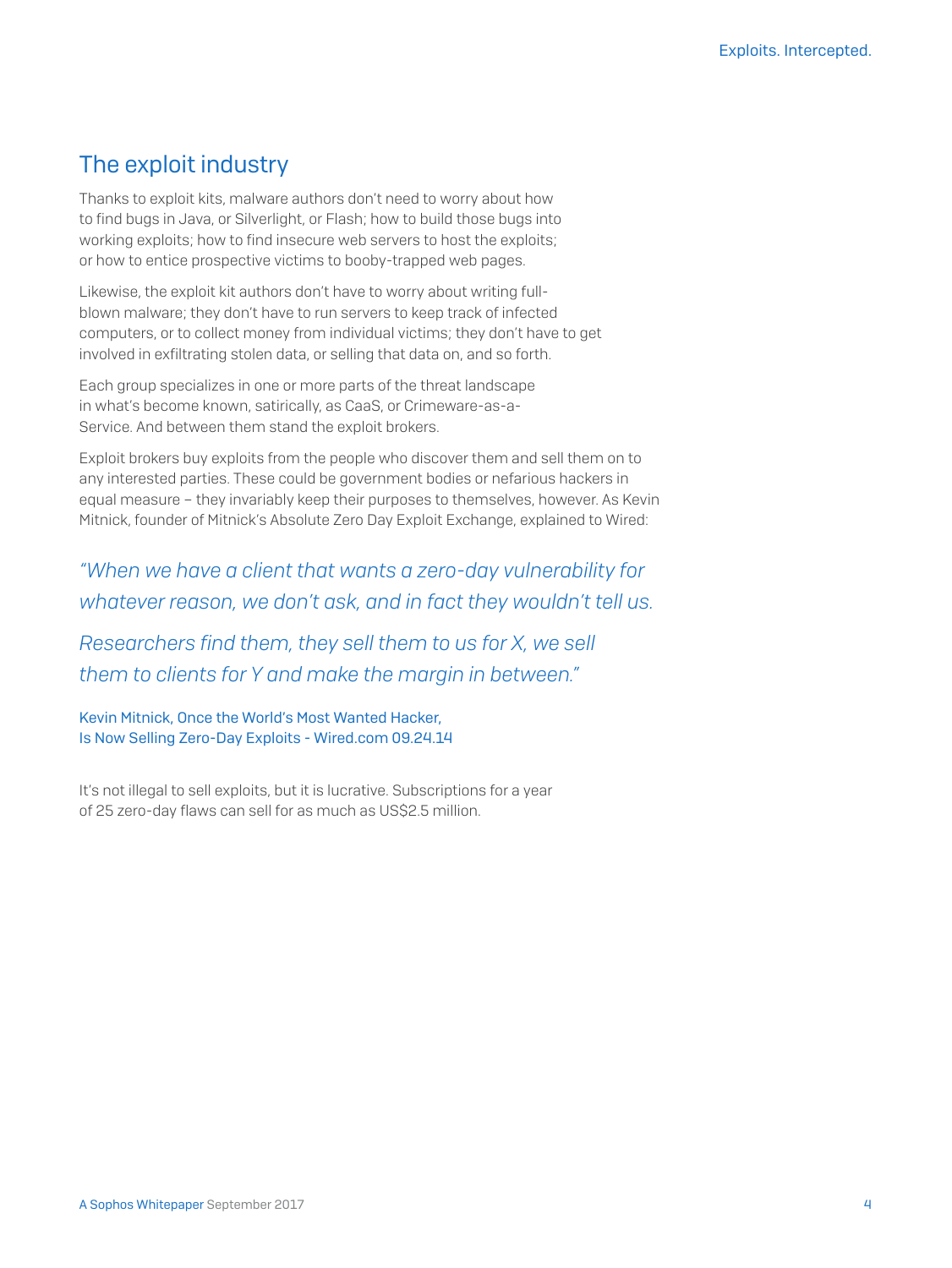# The role of patching

As we have seen, exploits take advantage of vulnerabilities in legitimate software products. All reputable software vendors create patches to fix the vulnerabilities once they are aware of them, with probably the most well-known being Microsoft, which publishes patches for about 20 to 30 vulnerabilities every second Tuesday of the month (Patch Tuesday). There is almost always a lag time between the discovery of the vulnerability and the creation of the patch, even when it's known to be used for criminal activity, as shown in this Security Advisory issued by Adobe on June 14, 2016:

*"A critical vulnerability (CVE-2016-4171) exists in Adobe Flash Player 21.0.0.242 and earlier versions for Windows, Macintosh, Linux, and Chrome OS. Successful exploitation could cause a crash and potentially allow an attacker to take control of the affected system.*

*Adobe is aware of a report that an exploit for CVE-2016- 4171 exists in the wild, and is being used in limited, targeted attacks. Adobe will address this vulnerability in our monthly security update, which will be available as early as June 16."*

Generally, once a vulnerability has been patched its effectiveness as an attack vector should be short-lived, because as more users update their software, fewer remain susceptible to the exploit. However, this all depends on how quickly and effectively organizations patch the vulnerabilities. Lax patching leaves the door wide open to the cyber crooks, as CVE-2012-0158 shows.

## Anatomy of a prolific exploit: Introducing CVE-2012-0158

Arguably one of the most exploited vulnerabilities of the last decade, the story behind CVE-2012-0158's longevity is one of constant adaptation – a somewhat moder day embodiment of Charles Darwin's "On the Origin of Species."

Publicly, CVE-2012-0158 has gained notoriety in a number of well-documented targeted attacks such as Red October, FakeM, and the Rotten Tomato campaign. The targeted victims in these cases ranged from logistics and leather companies right through to diplomatic and governmental organizations, suggesting the vulnerability is not only very popular but also used by diverse groups of criminals with contrasting intentions.

CVE-2012-0158, which was disclosed and patched by Microsoft (MS12-027) all the way back in 2012, has proved perennially popular among cybercriminals. Indeed, despite a patch being available for over three years, CVE-2012-0158 still topped the *SophosLabs* exploit statistics for the last quarter of 2015, making up a whopping 48% of all recorded Word-based exploit attacks.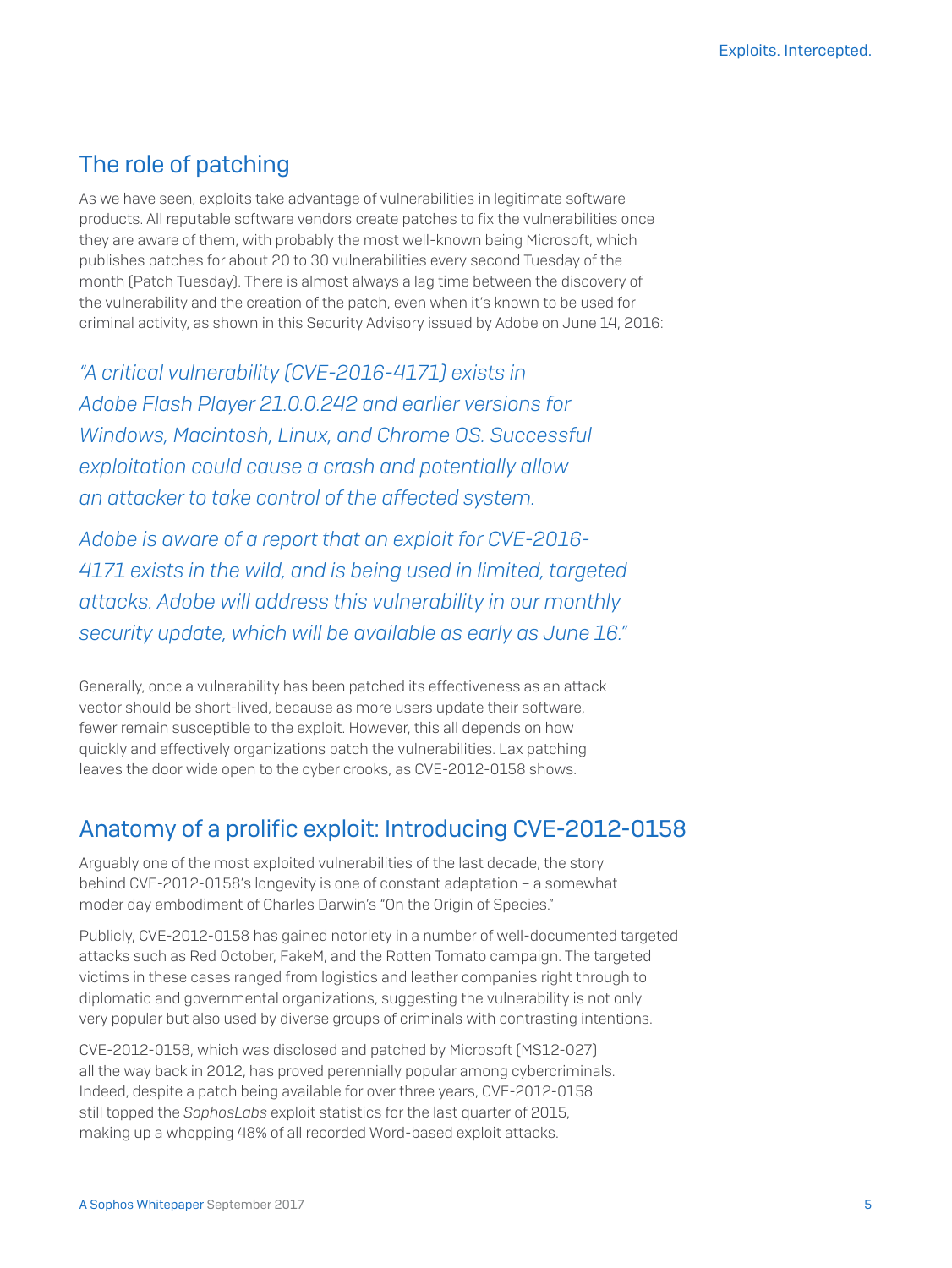

#### Exploit Distribution

Exploit Distribution, April– June 2017 Source: SophosLabs

It's not unheard of for the crooks to favor a specific vulnerability, but it is unusual for them to do so for so long. Patching a vulnerability normally signals the beginning of the end of its usefulness to the crooks: the more people who apply the patch, the weaker the vulnerability becomes. Given that April 2017 marked the fifth anniversary of Microsoft patching CVE-2012-0158, it's astonishing that cybercriminals are still able to exploit it.

#### What's next for CVE-2012-0158?

Realistically, until Office Exploit Kits cut their ties with it, it seems very unlikely that we will see the back of CVE-2012-0158 anytime soon. Its continued usage in the wild lends more weight to the theory that it's still having some success, even though it's had to change its game from spam campaigns to more concentrated attacks. If there are still vulnerable computers in the world, it seems doubtful that exploit kit authors will discard it.

Whilst its existence might not be in jeopardy, one thing much more at risk is its position at the top of the exploit charts. Newer and sexier vulnerabilities have emerged in the last year that have already been inducted into exploit kits and found favor amongst malware groups. The two most likely contenders to CVE-2012-0158's crown are CVE-2015- 1641, an RTF vulnerability that exploits the way Office processes embedded content, and CVE-2015-2545, which exploits the code Office uses to parse Postscript files.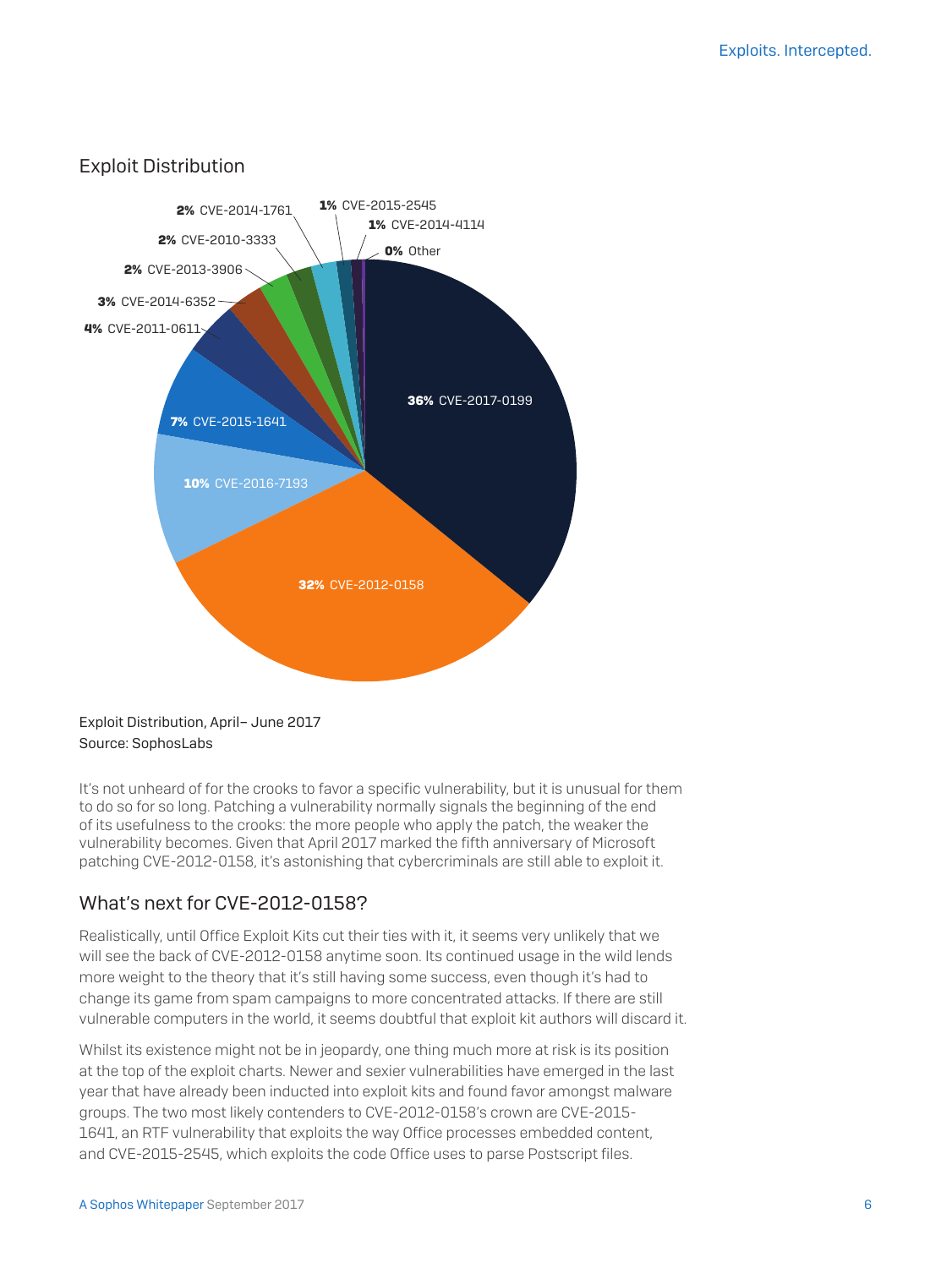# What makes a 'good' vulnerability

CVE-2012-0158's initial popularity was understandable given that it meets a lot of the criteria malware authors look for when selecting a dropper for their spam campaigns. Spam campaigns are typically sent to a large number of random recipients so when choosing an attack technique there can be no assumptions as to what software the intended victim has installed. As a result, the bad guys must "play the percentages" and choose an attack technique likely to work in the majority of common setups. There are four key questions in ascertaining how viable a vulnerability is:

#### 1. Is the file format unsuspicious as an email attachment?

One of the first lines of defense in a company's security solution is the ability to stipulate exactly which attachment types are allowed to enter the network from external email addresses.

The code that CVE-2012-0158 exploits is housed within the Microsoft Windows Common Control Library. CVE-2012-0158 is concerned specifically with the ListView and TreeView ActiveX controls. Both of these controls can be exploited in Word documents and Excel spreadsheets, and neither of which would appear out of place in emails between acquaintances or customers.

#### 2. What is the likelihood What is the likelihood the victim's computer will be compatible with the attack?

Another consideration regarding file format is whether or not the victim will have the right software installed in order for the attack to be successful if opened. The likelihood of a successful infection with, say, an AutoCAD dropper is likely much lower than that of a PowerPoint presentation dropper.

The CVE-2012-0158 vulnerability affects Office 2007, and 2010, with the latter being the latest Microsoft offering at the time of the vulnerability's disclosure. Despite alternatives to Microsoft Office making inroads recently, it is still the dominant player in the market, which makes CVE-2012-0158 a perfect candidate.

#### 3. What functionality does the attack allow?

Being in an inconspicuous, well-supported file format is all well and good, but unless the attack method grants the bad guys the functionality they need, the technique is useless.

CVE-2012-0158 is classified as an "Arbitrary Code Execution" vulnerability. This type of vulnerability is considered one of the most severe as, if exploited, it allows the bad guys to hijack the program (in this case Microsoft Word/Excel) and force it to do its bidding.

#### 4. How flexible is the attack method in evading antivirus detection?

A key factor in deciding in how prolific an attack method will be is how adaptable it is. Once the antivirus industry discovers an attack method, it becomes a constant game of cat and mouse in which the malware continuously changes form to appear different and elude detection.

Unfortunately, it didn't take malware authors long to find a number of ingenious ways to conceal the presence of CVE-2012-0158, including:

- Default password encryption
- Use of Rich Text File format
- Whitespace and embedded group obfuscation
- Intermixing binary data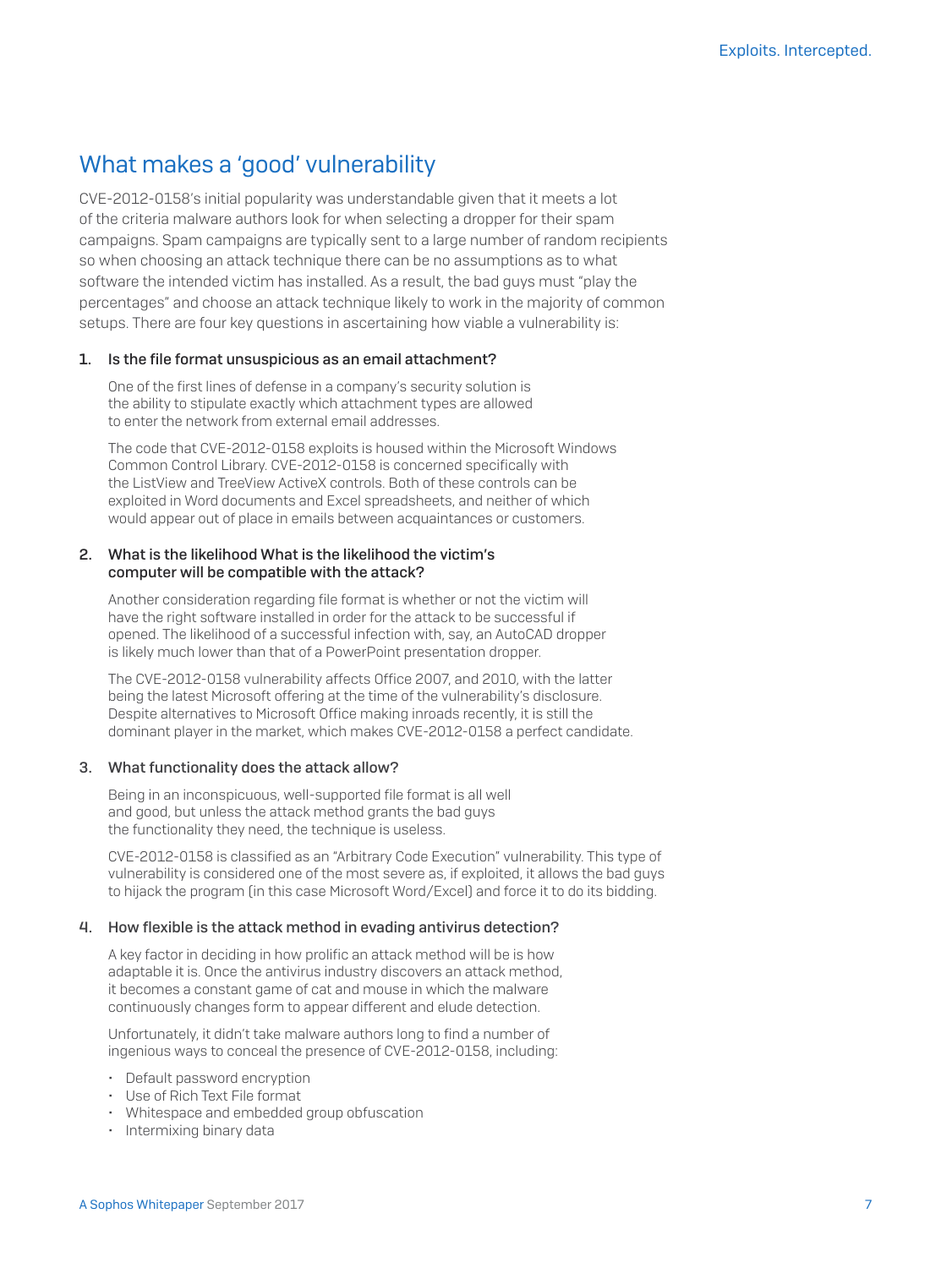## How to secure against exploits

#### Anti-exploit technology

While there are millions of different pieces of malware in existence, hackers only use tens of different techniques to exploit software vulnerabilities. Blocking these exploit techniques is a highly efficient and effective way to stop a massive number of malware samples in one go.

**Sophos Intercept X** is signatureless, next-gen endpoint security that delivers powerful anti-exploit capabilities. It detects and blocks exploit techniques, stopping the myriad of malware that use them. It doesn't matter if the malware is a known strain or not.

Intercept X simply recognizes the exploit techniques and prevents them from being leveraged. Unlike traditional anti-malware technology, Sophos Intercept X stops the threats before they enter your system.

#### Security best practices

To boost your defenses against exploit attempts we recommend you:

Deploy Sophos Intercept X. It runs alongside your existing antivirus product, including Sophos Endpoint Protection, to bolster your protection against exploits, ransomware, and never-before-seen malware. When deployed as with Sophos Endpoint Protection, it integrates into a single desktop agent managed from the cloud through Sophos Central.

Patch early, patch often. If you have already closed the holes that an exploit kit is programmed to try, all its alternatives will fail and the exploit kit will be useless.

Keep your security software up to date. A good antivirus can block document attacks at many points, including getting rid of dangerous email attachments before you open them, filtering out booby-trapped web sites so you can't reach them, and blocking booby-trapped files so you can't launch them.

Consider using a stripped-down document viewer or locking down Microsoft Office. Active content in office documents is often used to exploit application vulnerabilities. If you use Microsoft Office, enforcing security controls such as disabling macros is always a good idea.

Remove unused browser plugins. If you don't need Java (or Silverlight, or Flash) in your browser, uninstall the plugin. An exploit kit can't attack a browser component that isn't there.